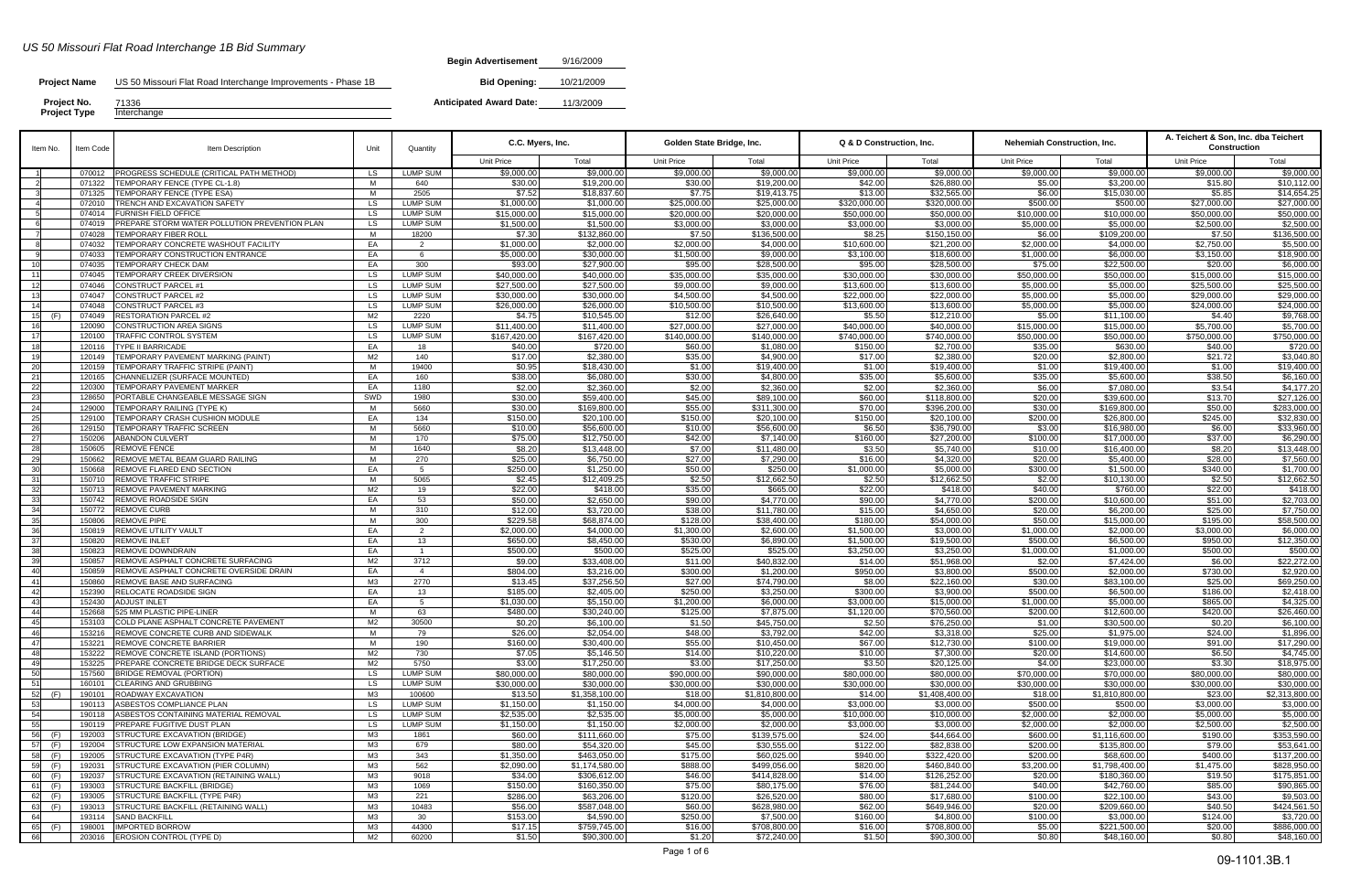| Item No.                 | Item Code        | Item Description                                                        | Unit                         | Quantity                         |                        | C.C. Myers, Inc.              |                        | Golden State Bridge, Inc.      |                        | Q & D Construction, Inc.       | <b>Nehemiah Construction, Inc.</b> |                                | A. Teichert & Son, Inc. dba Teichert<br>Construction |                                      |
|--------------------------|------------------|-------------------------------------------------------------------------|------------------------------|----------------------------------|------------------------|-------------------------------|------------------------|--------------------------------|------------------------|--------------------------------|------------------------------------|--------------------------------|------------------------------------------------------|--------------------------------------|
|                          |                  |                                                                         |                              |                                  | <b>Unit Price</b>      | Total                         | <b>Unit Price</b>      | Total                          | <b>Unit Price</b>      | Total                          | <b>Unit Price</b>                  | Total                          | Unit Price                                           | Total                                |
| 671                      | 203026           | MOVE-IN/MOVE-OUT (EROSION CONTROL)                                      | EA                           | 6                                | \$675.00               | \$4,050.00                    | \$950.00               | \$5,700.00                     | \$1,000.00             | \$6,000.00                     | \$500.00                           | \$3,000.00                     | \$300.00                                             | \$1,800.00                           |
|                          | 208729           | 150 MM CORRUGATED HIGH DENSITY POLYETHYLENE PIPE<br><b>CONDUIT</b>      | M                            | 62                               | \$208.00               | \$12,896.00                   | \$190.00               | \$11,780.00                    | \$30.00                | \$1,860.00                     | \$200.00                           | \$12,400.00                    | \$182.00                                             | \$11,284.00                          |
|                          |                  | 50 MM CORRUGATED HIGH DENSITY POLYETHYLENE PIPE                         |                              |                                  |                        |                               |                        |                                |                        |                                |                                    |                                |                                                      |                                      |
| 69                       | 208759           | <b>CONDUIT</b>                                                          | M                            | 62                               | \$208.00               | \$12,896.00                   | \$190.00               | \$11,780.00                    | \$13.00                | \$806.00                       | \$100.00                           | \$6,200.00                     | \$180.00                                             | \$11,160.00                          |
| 70                       | 260201           | <b>CLASS 2 AGGREGATE BASE</b>                                           | M3                           | 22999                            | \$58.00                | \$1,333,942.00                | \$44.00                | \$1,011,956.00                 | \$68.00                | \$1,563,932.00                 | \$40.00                            | \$919,960.00                   | \$66.50                                              | \$1,529,433.50                       |
| 71                       | 377501<br>390132 | <b>SLURRY SEAL</b><br>HOT MIX ASPHALT (TYPE A)                          | <b>TONNE</b><br><b>TONNE</b> | $\overline{7}$<br>15100          | \$1,525.00             | \$10,675.00                   | \$2,450.00             | \$17,150.00                    | \$1,700.00             | \$11,900.00                    | \$2,000.00                         | \$14,000.00                    | \$1,800.00                                           | \$12,600.00                          |
| 72<br>73                 | 390138           | RUBBERIZED HOT MIX ASPHALT (OPEN GRADED)                                | <b>TONNE</b>                 | 3600                             | \$70.00<br>\$100.00    | \$1,057,000.0<br>\$360,000.0  | \$77.00<br>\$120.00    | \$1,162,700.00<br>\$432,000.00 | \$80.00<br>\$135.00    | \$1,208,000.00<br>\$486,000.00 | \$90.00<br>\$100.00                | \$1,359,000.00<br>\$360,000.00 | \$69.00<br>\$90.00                                   | \$1,041,900.00<br>\$324,000.00       |
| 74                       | 394074           | <b>PLACE HOT MIX ASPHALT DIKE (TYPE C)</b>                              | M                            | 50                               | \$25.00                | \$1,250.00                    | \$6.00                 | \$300.00                       | \$60.00                | \$3,000.00                     | \$5.00                             | \$250.00                       | \$24.00                                              | \$1,200.00                           |
| 75                       | 394076           | PLACE HOT MIX ASPHALT DIKE (TYPE E)                                     | M                            | 950                              | \$18.00                | \$17,100.0                    | \$6.00                 | \$5,700.00                     | \$17.00                | \$16,150.00                    | \$5.00                             | \$4,750.00                     | \$17.00                                              | \$16,150.00                          |
| 76                       | 394077           | <b>PLACE HOT MIX ASPHALT DIKE (TYPE F)</b>                              | M                            | 910                              | \$17.00                | \$15,470.00                   | \$6.00                 | \$5,460.00                     | \$11.00                | \$10,010.00                    | \$5.00                             | \$4,550.00                     | \$16.00                                              | \$14,560.00                          |
|                          | 394090           | PLACE HOT MIX ASPHALT (MISCELLANEOUS AREA)                              | M <sub>2</sub>               | 50                               | \$120.00               | \$6,000.00                    | \$46.00                | \$2,300.00                     | \$102.00               | \$5,100.00                     | \$200.00                           | \$10,000.00                    | \$115.00                                             | \$5,750.00                           |
| 78                       | 500060           | ROCK TIEDOWN ANCHOR                                                     | EA                           | 20                               | \$6,250.00             | \$125,000.0                   | \$6,900.0              | \$138,000.00                   | \$7,000.00             | \$140,000.00                   | \$4,000.00                         | \$80,000.00                    | \$5,000.00                                           | \$100,000.00                         |
|                          | 510051           | STRUCTURAL CONCRETE, BRIDGE FOOTING                                     | МЗ                           | 390                              | \$350.00               | \$136,500.0                   | \$750.00               | \$292,500.0                    | \$380.00               | \$148,200.00                   | \$500.00                           | \$195,000.00                   | \$400.00                                             | \$156,000.00                         |
| 80<br>(F)<br>81<br>(F)   | 510052<br>510053 | STRUCTURAL CONCRETE, HIGH EARLY STRENGTH<br>STRUCTURAL CONCRETE, BRIDGE | МЗ<br>M3                     | 24<br>2890                       | \$3,000.00             | \$72,000.00<br>\$2,991,150.00 | \$2,000.00             | \$48,000.00<br>\$3,034,500.00  | \$1,700.00             | \$40,800.00<br>\$3,005,600.00  | \$2,000.00<br>\$850.00             | \$48,000.00<br>\$2,456,500.00  | \$1,870.00<br>\$850.00                               | \$44,880.00<br>\$2,456,500.00        |
| 82<br>(F)                | 510060           | STRUCTURAL CONCRETE, RETAINING WALL                                     | МЗ                           | 3179                             | \$1,035.00<br>\$365.00 | \$1,160,335.00                | \$1,050.00<br>\$800.00 | \$2,543,200.00                 | \$1,040.00<br>\$550.00 | \$1,748,450.00                 | \$1,000.00                         | \$3,179,000.00                 | \$475.00                                             | \$1,510,025.00                       |
| 83<br>(F)                | 510065           | STRUCTURAL CONCRETE. PIER COLUMN                                        | M3                           | 466                              | \$235.00               | \$109,510.00                  | \$900.00               | \$419,400.00                   | \$250.00               | \$116,500.00                   | \$1,800.00                         | \$838,800.00                   | \$450.00                                             | \$209,700.00                         |
| 84<br>(F)                | 510086           | STRUCTURAL CONCRETE, APPROACH SLAB (TYPE N)                             | МЗ                           | 137                              | \$950.00               | \$130,150.00                  | \$1,200.00             | \$164,400.00                   | \$700.00               | \$95,900.00                    | \$800.00                           | \$109,600.00                   | \$580.00                                             | \$79,460.00                          |
| 85<br>(F)                | 510087           | STRUCTURAL CONCRETE, APPROACH SLAB (TYPE R)                             | МЗ                           | 104                              | \$1,500.00             | \$156,000.00                  | \$1,200.00             | \$124,800.00                   | \$1,950.00             | \$202.800.00                   | \$800.00                           | \$83,200,00                    | \$1.900.00                                           | \$197,600.00                         |
| 86<br>(F)                | 510314           | <b>CLASS 4 CONCRETE (BACKFILL)</b>                                      | МЗ                           | 117                              | \$295.00               | \$34,515.00                   | \$250.00               | \$29,250.00                    | \$280.00               | \$32,760.00                    | \$400.00                           | \$46,800.00                    | \$200.00                                             | \$23,400.00                          |
| 87<br>(F)                | 510502           | MINOR CONCRETE (MINOR STRUCTURE)                                        | МЗ                           | 86                               | \$1,510.00             | \$129,860.00                  | \$650.00               | \$55,900.00                    | \$1,300.00             | \$111,800.00                   | \$1,000.00                         | \$86,000.00                    | \$1,350.00                                           | \$116,100.00                         |
| 88<br>(F)                | 511035           | ARCHITECTURAL TREATMENT                                                 | M2                           | 1085                             | \$175.00               | \$189,875.00                  | \$145.00               | \$157,325.00                   | \$5.00                 | \$5,425.00                     | \$25.00                            | \$27,125.00                    | \$75.00                                              | \$81,375.00                          |
| 89                       | 511106           | DRILL AND BOND DOWEL                                                    | M                            | 933                              | \$55.00                | \$51,315.00                   | \$125.00               | \$116,625.00                   | \$103.00               | \$96,099.00                    | \$80.00                            | \$74,640.00                    | \$55.00                                              | \$51,315.00                          |
| 90<br>(F)<br>-911<br>(F) | 515041<br>515042 | FURNISH POLYESTER CONCRETE OVERLAY<br>PLACE POLYESTER CONCRETE OVERLAY  | МЗ<br>M <sub>2</sub>         | 142<br>5680                      | \$2,580.00<br>\$55.00  | \$366,360.00<br>\$312,400.0   | \$2,300.00<br>\$10.00  | \$326,600.00<br>\$56,800.0     | \$3,250.00<br>\$31.00  | \$461,500.00<br>\$176,080.00   | \$1,800.00<br>\$12.00              | \$255,600.00<br>\$68,160.00    | \$2,400.00<br>\$10.00                                | \$340,800.00<br>\$56,800.00          |
| 92                       | 515073           | CORE CONCRETE (51 MM - 100 MM                                           | M                            | 74                               | \$325.00               | \$24,050.00                   | \$200.00               | \$14,800.00                    | \$400.00               | \$29,600.00                    | \$120.00                           | \$8,880.00                     | \$100.00                                             | \$7,400.00                           |
| 93                       | 518042           | <b>REPLACE BEARING</b>                                                  | EA                           | 64                               | \$3,920.00             | \$250,880.00                  | \$7,000.00             | \$448,000.00                   | \$21,700.00            | \$1,388,800.00                 | \$14,000.00                        | \$896,000.00                   | \$10,000.00                                          | \$640,000.00                         |
| 94<br>(P)                | 519122           | JOINT SEAL (TYPE B - MR 40 MM)                                          | M                            | 183                              | \$70.00                | \$12,810.00                   | \$200.00               | \$36,600.00                    | \$550.00               | \$100,650.00                   | \$200.00                           | \$36,600.00                    | \$300.00                                             | \$54,900.00                          |
| 95<br>$(F-P)$            | 520102           | BAR REINFORCING STEEL (BRIDGE)                                          | KG                           | 533780                           | \$1.65                 | \$880,737.00                  | \$1.15                 | \$613,847.00                   | \$1.30                 | \$693,914.00                   | \$1.30                             | \$693,914.00                   | \$1.35                                               | \$720,603.00                         |
| 96<br>$(F-P)$            | 520103           | BAR REINFORCING STEEL (RETAINING WALL)                                  | KG                           | 304870                           | \$1.45                 | \$442,061.50                  | \$1.25                 | \$381,087.50                   | \$1.40                 | \$426,818.00                   | \$1.80                             | \$548,766.00                   | \$1.45                                               | \$442,061.50                         |
| 97<br>(F)                | 550203           | FURNISH STRUCTURAL STEEL (BRIDGE                                        | KG                           | 655750                           | \$3.25                 | \$2,131,187.50                | \$3.80                 | \$2,491,850.00                 | \$3.20                 | \$2,098,400.00                 | \$2.80                             | \$1,836,100.00                 | \$3.86                                               | \$2,531,195.00                       |
| 98<br>(F)                | 550204           | <b>ERECT STRUCTURAL STEEL (BRIDGE)</b>                                  | KG                           | 655750                           | \$1.10                 | \$721,325.00                  | \$1.00                 | \$655,750.00                   | \$0.75                 | \$491,812.50                   | \$0.60                             | \$393,450.00                   | \$0.74                                               | \$485,255.00                         |
| 99<br>100<br>(F)         | 560218<br>560219 | FURNISH SIGN STRUCTURE (TRUSS)<br><b>INSTALL SIGN STRUCTURE (TRUSS)</b> | KG<br>KG                     | 11300<br>11300                   | \$27.00<br>\$1.00      | \$305.100.00<br>\$11,300.00   | \$28.00<br>\$1.00      | \$316,400.00<br>\$11,300.00    | \$24.00<br>\$0.50      | \$271,200.00<br>\$5,650.00     | \$8.00<br>\$1.00                   | \$90,400.00<br>\$11,300.00     | \$6.00<br>\$1.00                                     | \$67,800.00<br>\$11,300.00           |
|                          |                  |                                                                         |                              |                                  |                        |                               |                        |                                |                        |                                |                                    |                                |                                                      |                                      |
| 101                      | 560238           | FURNISH SINGLE SHEET ALUMINUM SIGN (1.6 MM-UNFRAMED)                    | M <sub>2</sub>               | 33                               | \$115.00               | \$3,795.00                    | \$110.00               | \$3,630.00                     | \$100.00               | \$3,300.00                     | \$50.00                            | \$1,650.00                     | \$99.00                                              | \$3,267.00                           |
| 102                      | 560239           | FURNISH SINGLE SHEET ALUMINUM SIGN (2.0 MM-UNFRAMED)                    | M2                           | 27                               | \$130.00               | \$3,510.00                    | \$110.00               | \$2,970.00                     | \$20.00                | \$540.00                       | \$50.00                            | \$1,350.00                     | \$102.00                                             | \$2,754.00                           |
| 103                      | 560241           | FURNISH SINGLE SHEET ALUMINUM SIGN (1.6 MM-FRAMED)                      | M2                           | $\overline{2}$                   | \$145.00               | \$290.00                      | \$115.00               | \$230.00                       | \$110.00               | \$220.00                       | \$50.00                            | \$100.00                       | \$111.00                                             | \$222.00                             |
| 104                      | 560242           | FURNISH SINGLE SHEET ALUMINUM SIGN (2.0 MM-FRAMED)                      | M2                           | $\overline{7}$                   | \$155.00               | \$1,085.00                    | \$115.00               | \$805.00                       | \$115.00               | \$805.00                       | \$50.00                            | \$350.00                       | \$115.00                                             | \$805.00                             |
|                          |                  | 524 MM CAST-IN-DRILLED-HOLE CONCRETE PILE (SIGN                         |                              |                                  |                        |                               |                        |                                |                        |                                |                                    |                                |                                                      |                                      |
| 105                      | 561015           | <b>FOUNDATION)</b>                                                      | M<br>KG                      | 28                               | \$3,930.00             | \$110,040.00                  | \$3,900.00             | \$109,200.00                   | \$5,100.00             | \$142,800.00                   | \$2,000.00                         | \$56,000.00                    | \$2,500.00                                           | \$70,000.00                          |
| 106<br>107               | 562002<br>566011 | METAL (BARRIER MOUNTED SIGN)<br><b>ROADSIDE SIGN - ONE POST</b>         | EA                           | 710<br>50                        | \$10.00<br>\$180.00    | \$7,100.00<br>\$9,000.00      | \$7.00<br>\$200.00     | \$4,970.00<br>\$10,000.00      | \$7.00<br>\$320.00     | \$4,970.00<br>\$16,000.00      | \$6.00<br>\$200.00                 | \$4,260.00<br>\$10,000.00      | \$10.00<br>\$181.00                                  | $\overline{$}7,100.00$<br>\$9,050.00 |
| 108                      |                  | 566012 ROADSIDE SIGN - TWO POST                                         | EA                           | $\overline{7}$                   | \$525.00               | \$3,675.00                    | \$400.00               | \$2,800.00                     | \$650.00               | \$4,550.00                     | \$200.00                           | \$1,400.00                     | \$530.00                                             | \$3,710.00                           |
| 109                      | 566013           | ROADSIDE SIGN (STRAP AND SADDLE BRACKET METHOD)                         | EA                           | 15                               | \$125.00               | \$1,875.00                    | \$60.00                | \$900.00                       | \$100.00               | \$1.500.00                     | \$300.00                           | \$4,500.00                     | \$126.00                                             | \$1.890.00                           |
| 110                      | 568016           | <b>INSTALL SIGN PANEL ON EXISTING FRAME</b>                             | M2                           | 11                               | \$100.00               | \$1,100.00                    | \$100.00               | \$1,100.00                     | \$40.00                | \$440.00                       | \$25.00                            | \$275.00                       | \$150.00                                             | \$1.650.00                           |
| 111                      | 590115           | CLEAN AND PAINT STRUCTURAL STEEL                                        | <b>LS</b>                    | LUMP SUM                         | \$630,500.00           | \$630,500.00                  | \$600,000,00           | \$600,000.00                   | \$620,000.00           | \$620,000.00                   | \$200,000.00                       | \$200,000.00                   | \$500,000,00                                         | \$500.000.00                         |
| 112                      | 590135           | SPOT BLAST CLEAN AND PAINT UNDERCOAT                                    | M2                           | 42                               | \$2,900.00             | \$121,800.00                  | \$2,800.00             | \$117,600.00                   | \$2,800.00             | \$117,600.00                   | \$2,800.00                         | \$117,600.00                   | \$2,000.00                                           | \$84.000.00                          |
| 113                      | 590301           | <b>WORK AREA MONITORING</b>                                             | LS                           | <b>LUMP SUM</b>                  | \$6,510.00             | \$6,510.00                    | \$6,500.00             | \$6,500.00                     | \$7,000.00             | \$7,000.00                     | \$10,000.00                        | \$10,000.00                    | \$10,000.00                                          | \$10,000.00                          |
| 114<br>(F)<br>115<br>(P) | 597600<br>650067 | <b>PREPARE AND PAINT CONCRETE</b><br>300 MM REINFORCED CONCRETE PIPE    | M2<br>M                      | 1085<br>23                       | \$26.00<br>\$690.00    | \$28,210.00<br>\$15,870.00    | \$26.00<br>\$220.00    | \$28,210.00<br>\$5,060.00      | \$28.00<br>\$305.00    | \$30,380.00<br>\$7,015.00      | \$40.00<br>\$120.00                | \$43,400.00<br>\$2,760.00      | \$44.00<br>\$620.00                                  | \$47,740.00<br>\$14,260.00           |
| 116<br>(P)               | 650069           | 450 MM REINFORCED CONCRETE PIPE                                         | M                            | 270                              | \$430.00               | \$116,100.00                  | \$232.00               | \$62,640.00                    | \$310.00               | \$83,700.00                    | \$160.00                           | \$43,200.00                    | \$380.00                                             | \$102,600.00                         |
| 117<br>(P)               | 650075           | 600 MM REINFORCED CONCRETE PIPE                                         | M                            | 170                              | \$410.00               | \$69,700.00                   | \$328.00               | \$55,760.00                    | \$330.00               | \$56,100.00                    | \$200.00                           | \$34,000.00                    | \$365.00                                             | \$62,050.00                          |
| 118<br>(P)               | 650077           | 750 MM REINFORCED CONCRETE PIPE                                         | M                            | 230                              | \$660.00               | \$151,800.00                  | \$339.00               | \$77,970.00                    | \$390.00               | \$89.700.00                    | \$180.00                           | \$41,400.00                    | \$600.00                                             | \$138,000.00                         |
| 119<br>(P)               | 650079           | 900 MM REINFORCED CONCRETE PIPE                                         | M                            | 590                              | \$560.00               | \$330,400.00                  | \$530.00               | \$312,700.00                   | \$415.00               | \$244,850.00                   | \$200.00                           | \$118,000.00                   | \$500.00                                             | \$295,000.00                         |
| 120<br>(P)               | 664015           | 450 MM CORRUGATED STEEL PIPE (2.01 MM THICK)                            | M                            | 24                               | \$430.00               | \$10,320.00                   | \$240.00               | \$5.760.00                     | \$350.00               | \$8,400.00                     | \$140.00                           | \$3,360.00                     | \$390.00                                             | \$9,360.00                           |
| 121<br>(P)               | 664033           | 900 MM CORRUGATED STEEL PIPE (2.01 MM THICK)                            | M                            | 20                               | \$650.00               | \$13,000.00                   | \$600.00               | \$12,000.00                    | \$360.00               | \$7,200.00                     | \$500.00                           | \$10,000.00                    | \$580.00                                             | \$11.600.00                          |
| 122                      | 680931           | 150 MM PERFORATED PLASTIC PIPE UNDERDRAIN                               | M                            | 120                              | \$140.06               | \$16,807.20                   | \$72.00                | \$8,640.00                     | \$130.00               | \$15,600.00                    | \$100.00                           | \$12,000.00                    | \$116.00                                             | \$13,920.00                          |
| 123<br>(P)               | 705044           | 450 MM STEEL FLARED END SECTION                                         | EA                           |                                  | \$590.00               | \$590.00                      | \$360.00               | \$360.00                       | \$1.900.00             | \$1,900.00                     | \$500.00                           | \$500.00                       | \$540.00                                             | \$540.00                             |
| 124<br>(P)<br>125        | 705048<br>705220 | 900 MM STEEL FLARED END SECTION<br>300 MM CONCRETE FLARED END SECTION   | EA<br>EA                     | $\overline{1}$<br>$\overline{2}$ | \$1,000.00<br>\$820.00 | \$1,000.00<br>\$1,640.00      | \$682.00<br>\$620.00   | \$682.00<br>\$1,240.00         | \$1,800.00<br>\$850.00 | \$1,800.00<br>\$1,700.00       | \$500.00<br>\$500.00               | \$500.00<br>\$1,000.00         | \$940.00<br>\$745.00                                 | \$940.00<br>\$1,490.00               |
| 126<br>(P)               | 705224           | 600 MM CONCRETE FLARED END SECTION                                      | EA                           | $\mathbf{3}$                     | \$930.00               | \$2,790.00                    | \$730.00               | \$2,190.00                     | \$1,400.00             | \$4,200.00                     | \$500.00                           | \$1,500.00                     | \$845.00                                             | \$2,535.00                           |
| 127<br>(P)               | 705226           | 750 MM CONCRETE FLARED END SECTION                                      | EA                           | $\overline{2}$                   | \$1,200.00             | \$2,400.00                    | \$1,010.00             | \$2,020.00                     | \$1,650.00             | \$3,300.00                     | \$500.00                           | \$1,000.00                     | \$1,100.00                                           | \$2,200.00                           |
| 128<br>(P)               | 705227           | 900 MM CONCRETE FLARED END SECTION                                      | EA                           | $\mathbf{3}$                     | \$1,700.00             | \$5,100.00                    | \$1,500.00             | \$4,500.00                     | \$2,250.00             | \$6,750.00                     | \$500.00                           | \$1,500.00                     | \$1,530.00                                           | \$4,590.00                           |
| 129<br>(P)               | 707133           | 900 MM PRECAST CONCRETE PIPE INLET                                      | M                            | 12                               | \$370.00               | \$4,440.00                    | \$700.00               | \$8,400.00                     | \$1,900.00             | \$22,800.00                    | \$500.00                           | \$6,000.00                     | \$340.00                                             | \$4,080.00                           |
| 130                      | 721010           | ROCK SLOPE PROTECTION (BACKING NO. 1, METHOD B)                         | МЗ                           | 1140                             | \$140.00               | \$159,600.00                  | \$75.00                | \$85,500.00                    | \$148.00               | \$168,720.00                   | \$100.00                           | \$114,000.00                   | \$130.00                                             | \$148,200.00                         |
| 131                      | 727901           | MINOR CONCRETE (DITCH LINING)                                           | МЗ                           | 61                               | \$340.00               | \$20,740.00                   | \$450.00               | \$27,450.00                    | \$740.00               | \$45,140.00                    | \$400.00                           | \$24,400.00                    | \$305.00                                             | \$18,605.00                          |
| 132 (P)                  | 729010           | <b>ROCK SLOPE PROTECTION FABRIC</b>                                     | M2                           | 3120                             | \$2.50                 | \$7,800.00                    | \$3.00                 | \$9,360.00                     | \$9.00                 | \$28,080.00                    | \$2.00                             | \$6,240.00                     | \$2.30                                               | \$7,176.00                           |
| 133                      |                  | 731510 MINOR CONCRETE (CURB, GUTTER, SIDEWALK AND DRIVEWAY)             | M3                           | 53                               | \$1,050.00             | \$55,650.00                   | \$900.00               | \$47,700.00                    | \$1,100.00             | \$58,300.00                    | \$400.00                           | \$21,200.00                    | \$1,050.00                                           | \$55,650.00                          |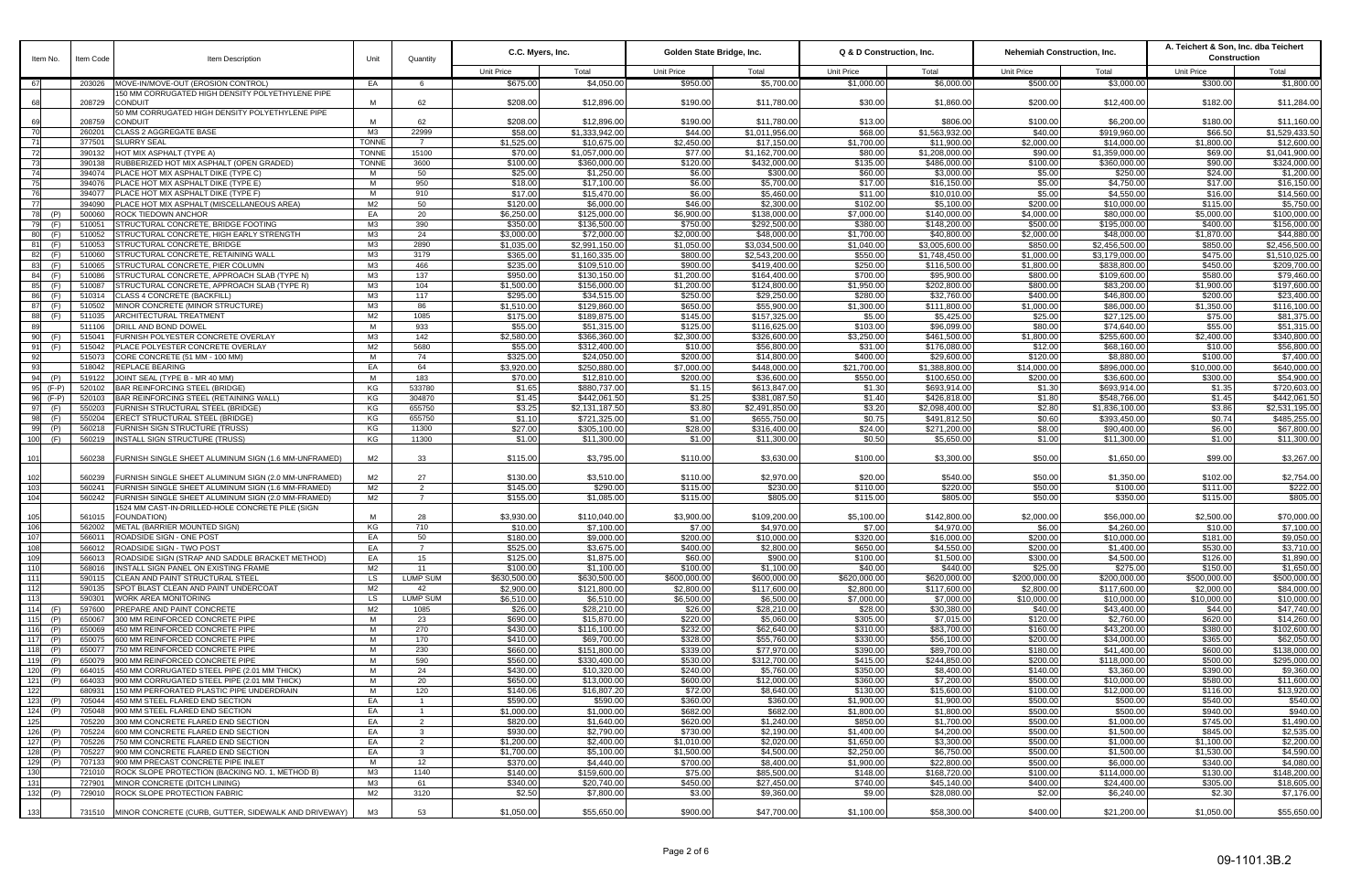| Item No.       | Item Code        | Item Description                                                       | Unit            | Quantity                           | C.C. Myers, Inc.            |                             | Golden State Bridge, Inc. |                             | Q & D Construction, Inc.    |                           |                           | Nehemiah Construction, Inc. | A. Teichert & Son, Inc. dba Teichert<br><b>Construction</b> |                             |
|----------------|------------------|------------------------------------------------------------------------|-----------------|------------------------------------|-----------------------------|-----------------------------|---------------------------|-----------------------------|-----------------------------|---------------------------|---------------------------|-----------------------------|-------------------------------------------------------------|-----------------------------|
|                |                  |                                                                        |                 |                                    | <b>Unit Price</b>           | Total                       | <b>Unit Price</b>         | Total                       | <b>Unit Price</b>           | Total                     | Unit Price                | Total                       | <b>Unit Price</b>                                           | Total                       |
| 134            | 731511           | MINOR CONCRETE (ISLAND PAVING)                                         | M3              | 76                                 | \$300.00                    | \$22,800.00                 | \$650.00                  | \$49,400.00                 | \$300.00                    | \$22,800.00               | \$400.00                  | \$30,400.00                 | \$295.00                                                    | \$22,420,00                 |
| 135            | 731517           | MINOR CONCRETE (GUTTER)                                                | МЗ              | 26                                 | \$1,100.00                  | \$28,600.00                 | \$650.00                  | \$16,900.00                 | \$1,100.00                  | \$28,600.00               | \$400.00                  | \$10,400.00                 | \$1,100.00                                                  | \$28,600.00                 |
| 136            | 731530           | MINOR CONCRETE (TEXTURED PAVING)                                       | МЗ              | 120                                | \$375.00                    | \$45,000.00                 | \$500.00                  | \$60,000.00                 | \$700.00                    | \$84,000.00               | \$400.00                  | \$48,000.00                 | \$365.00                                                    | \$43,800.00                 |
| 137<br>(P)     | 750001           | MISCELLANEOUS IRON AND STEEL                                           | KG              | 5640                               | \$4.35                      | \$24,534.00                 | \$3.50                    | \$19,740.00                 | \$2.50                      | \$14,100.00               | \$2.00                    | \$11,280.00                 | \$5.00                                                      | \$28,200.00                 |
| 138<br>$(F-P)$ | 750501           | MISCELLANEOUS METAL (BRIDGE)                                           | KG              | 16805                              | \$3.75                      | \$63,018.75                 | \$8.00                    | \$134,440.00                | \$4.00                      | \$67,220.00               | \$8.00                    | \$134,440.00                | \$8.00                                                      | \$134,440.00                |
| 139<br>$(F-P)$ | 750504           | <b><i>IISCELLANEOUS METAL (CATWALK)</i></b>                            | KG              | 21100                              | \$12.55                     | \$264.805.00                | \$14.00                   | \$295,400.00                | \$19.50                     | \$411,450.00              | \$8.00                    | \$168,800.00                | \$19.00                                                     | \$400,900.00                |
| $(F-P)$<br>140 | 750505           | BRIDGE DECK DRAINAGE SYSTEM                                            | KG              | 1790                               | \$20.00                     | \$35,800.00                 | \$15.00                   | \$26.850.00                 | \$17.00                     | \$30,430.00               | \$8.00                    | \$14.320.00                 | \$19.00                                                     | \$34.010.00                 |
| 141<br>(P)     | 800391           | CHAIN LINK FENCE (TYPE CL-1.8)                                         | M               | 2410                               | \$53.00                     | \$127,730.00                | \$55.00                   | \$132,550.00                | \$55.00                     | \$132,550.00              | \$10.00                   | \$24,100.00                 | \$55.00                                                     | \$132,550.00                |
| 142            | 820106           | CONCRETE BARRIER DELINEATOR (400 MM) TYPE F                            | EA              | 6                                  | \$35.00                     | \$210.00                    | \$55.00                   | \$330.00                    | \$540.00                    | \$3,240.00                | \$50.00                   | \$300.00                    | \$300.00                                                    | \$1,800.00                  |
| 143            | 820107           | <b>DELINEATOR (CLASS 1)</b>                                            | EA              | 40                                 | \$35.00                     | \$1,400.00                  | \$35.00                   | \$1,400.00                  | \$40.00                     | \$1,600.00                | \$50.00                   | \$2,000.00                  | \$36.00                                                     | \$1,440.00                  |
| 144            | 820110           | <b>HIGHWAY POST MARKER</b>                                             | EA              | $\overline{1}$                     | \$40.00                     | \$40.00                     | \$35.00                   | \$35.00                     | \$40.00                     | \$40.00                   | \$50.00                   | \$50.00                     | \$41.00                                                     | \$41.00                     |
| 145            | 820125           | REMOVABLE BOLLARD                                                      | EA              | $\overline{2}$                     | \$450.00                    | \$900.00                    | \$650.00                  | \$1,300.00                  | \$800.00                    | \$1,600.00                | \$500.00                  | \$1,000.00                  | \$450.00                                                    | \$900.00                    |
| 146            | 820130           | <b>OBJECT MARKER</b>                                                   | EA              | $\overline{7}$                     | \$35.00                     | \$245.00                    | \$35.00                   | \$245.00                    | \$40.00                     | \$280.00                  | \$50.00                   | \$350.00                    | \$36.00                                                     | \$252.00                    |
| 147            | 832003           | METAL BEAM GUARD RAILING (WOOD POST)                                   | M               | 1670                               | \$57.50                     | \$96,025.00                 | \$100.00                  | \$167,000.00                | \$100.00                    | \$167,000.00              | \$45.00                   | \$75,150.00                 | \$95.00                                                     | \$158,650.00                |
| 148            | 832070           | VEGETATION CONTROL (MINOR CONCRETE)                                    | M2              | 570                                | \$154.00                    | \$87,780.00                 | \$70.00                   | \$39,900.00                 | \$80.00                     | \$45,600.00               | \$80.00                   | \$45,600.00                 | \$70.00                                                     | \$39,900.00                 |
| 149<br>$(F-P)$ | 833036           | <b>ACCESS BARRIER</b>                                                  | EA              | $\overline{4}$                     | \$1,000.00                  | \$4,000.00                  | \$2,000.00                | \$8,000.00                  | \$4,000.00                  | \$16,000.00               | \$1,000.00                | \$4,000.00                  | \$3,000.00                                                  | \$12,000.00                 |
| 150<br>$(F-P)$ | 833089           | <b>TUBULAR BICYCLE RAILING</b>                                         | M               | 234                                | \$128.00                    | \$29,952.00                 | \$130.00                  | \$30,420.00                 | \$250.00                    | \$58,500.00               | \$100.00                  | \$23,400.00                 | \$213.00                                                    | \$49,842.00                 |
| 151<br>(F)     | 833142           | CONCRETE BARRIER (TYPE 26 MODIFIED)                                    | M               | 234                                | \$350.00                    | \$81,900.00                 | \$340.00                  | \$79,560.00                 | \$325.00                    | \$76,050.00               | \$160.00                  | \$37.440.00                 | \$180.00                                                    | \$42,120.00                 |
| 152            | 839514           | HANDRAILING                                                            | M               | 15                                 | \$100.00                    | \$1,500.00                  | \$250.00                  | \$3,750.00                  | \$145.00                    | \$2,175.00                | \$300.00                  | \$4,500.00                  | \$150.00                                                    | \$2,250.00                  |
| 153<br>(F-P)   | 839521           | CABLE RAILING                                                          | M               | 332                                | \$58.00                     | \$19,256.00                 | \$60.00                   | \$19,920.00                 | \$90.00                     | \$29,880.00               | \$50.00                   | \$16,600.00                 | \$65.00                                                     | \$21,580.00                 |
| 154<br>(P)     | 839541           | <b>FRANSITION RAILING (TYPE WB)</b>                                    | EA              | $\overline{\mathbf{3}}$            | \$3,500.00                  | \$10,500.00                 | \$3.000.00                | \$9,000.00                  | \$4.100.00                  | \$12,300.00               | \$500.00                  | \$1,500.00                  | \$4,100.00                                                  | \$12,300.00                 |
| 155<br>(P)     | 839581           | ND ANCHOR ASSEMBLY (TYPE SFT)                                          | EA              | -6                                 | \$900.00                    | \$5,400.00                  | \$600.00                  | \$3,600.00                  | \$700.00                    | \$4,200.00                | \$500.00                  | \$3,000.00                  | \$700.00                                                    | \$4,200.00                  |
| 156<br>(P)     | 839584           | <b>ILTERNATIVE IN-LINE TERMINAL SYSTEM</b>                             | EA              | 2                                  | \$3,200.00                  | \$6,400.00                  | \$2,300.00                | \$4,600.00                  | \$2,500.00                  | \$5,000.00                | \$500.00                  | \$1,000.00                  | \$2,290.00                                                  | \$4,580.00                  |
| 157<br>(P)     | 839585           | <b>ILTERNATIVE FLARED TERMINAL SYSTEM</b>                              | EA              | $\overline{\mathbf{3}}$            | \$2,200.00                  | \$6,600.00                  | \$2,000.00                | \$6,000.00                  | \$2,500.00                  | \$7,500.00                | \$500.00                  | \$1.500.00                  | \$2,100.00                                                  | \$6.300.00                  |
| 158            | 839701           | CONCRETE BARRIER (TYPE 60)                                             | M               | 920                                | \$190.00                    | \$174,800.00                | \$200.00                  | \$184,000.00                | \$160.00                    | \$147,200.00              | \$140.00                  | \$128,800.00                | \$40.00                                                     | \$36,800.00                 |
| 159<br>(F)     | 839725           | CONCRETE BARRIER (TYPE 736)                                            | M               | 429                                | \$265.00                    | \$113,685.00                | \$300.00                  | \$128,700.00                | \$340.00                    | \$145,860.00              | \$180.00                  | \$77,220.00                 | \$230.00                                                    | \$98,670.00                 |
| 160<br>(F)     | 839727           | CONCRETE BARRIER (TYPE 736 MODIFIED)                                   | M               | 208                                | \$200.00                    | \$41,600.00                 | \$300.00                  | \$62,400.00                 | \$340.00                    | \$70,720.00               | \$160.00                  | \$33,280.00                 | \$190.00                                                    | \$39,520.00                 |
| 161<br>(F)     | 839729           | CONCRETE BARRIER (TYPE 736R MODIFIED)                                  | M               | 369                                | \$195.00                    | \$71,955.00                 | \$300.00                  | \$110,700.00                | \$400.00                    | \$147,600.00              | \$160.00                  | \$59,040.00                 | \$230.00                                                    | \$84,870.00                 |
| 162            | 840515           | THERMOPLASTIC PAVEMENT MARKING                                         | M2              | 310                                | \$35.00                     | \$10,850.00                 | \$35.00                   | \$10,850.00                 | \$35.00                     | \$10,850.00               | \$10.00                   | \$3,100.00                  | \$35.00                                                     | \$10.850.00                 |
| 163            | 840561           | 00 MM THERMOPLASTIC TRAFFIC STRIPE                                     | M               | 9300                               | \$1.05                      | \$9,765.00                  | \$1.10                    | \$10,230.00                 | \$1.05                      | \$9,765.00                | \$1.00                    | \$9,300.00                  | \$1.50                                                      | \$13,950.00                 |
| 164            | 840562           | 50 MM THERMOPLASTIC TRAFFIC STRIPE                                     | M               | 230                                | \$1.10                      | \$253.00                    | \$1.10                    | \$253.00                    | \$1.10                      | \$253.00                  | \$1.00                    | \$230.00                    | \$1.70                                                      | \$391.00                    |
| 165            | 840563           | 200 MM THERMOPLASTIC TRAFFIC STRIPE                                    | M               | 1500                               | \$1.15                      | \$1,725.00                  | \$1.15                    | \$1,725.00                  | \$1.15                      | \$1,725.00                | \$1.00                    | \$1,500.00                  | \$1.65                                                      | \$2,475.00                  |
| 166            | 840564           | 200 MM THERMOPLASTIC TRAFFIC STRIPE (BROKEN 3.66 M - 0.92              | M               | 1270                               | \$1.15                      | \$1,460.50                  | \$1.15                    | \$1,460.50                  | \$1.15                      | \$1,460.50                | \$1.00                    | \$1,270.00                  | \$1.30                                                      | \$1,651.00                  |
|                |                  | 00 MM THERMOPLASTIC TRAFFIC STRIPE (BROKEN 1.83 M - 0.30               |                 |                                    |                             |                             |                           |                             |                             |                           |                           |                             |                                                             |                             |
| 167            | 840567           |                                                                        | M               | 120                                | \$1.05                      | \$126.00                    | \$1.10                    | \$132.00                    | \$1.05                      | \$126.00                  | \$1.00                    | \$120.00                    | \$1.00                                                      | \$120.00                    |
|                |                  | 100 MM THERMOPLASTIC TRAFFIC STRIPE (BROKEN 10.98 M -                  |                 |                                    |                             |                             |                           |                             |                             |                           |                           |                             |                                                             |                             |
| 168            | 840570           | (MA 3.66)                                                              | M               | 3060                               | \$1.05                      | \$3,213.00                  | \$1.10                    | \$3,366.00                  | \$1.05                      | \$3,213.00                | \$1.00                    | \$3,060.00                  | \$1.00                                                      | \$3,060.00                  |
|                |                  | 00 MM THERMOPLASTIC TRAFFIC STRIPE (BROKEN 5.18 M - 2.14               |                 |                                    |                             |                             |                           |                             |                             |                           |                           |                             |                                                             |                             |
| 169            | 840571           |                                                                        | M               | 1430                               | \$1.05                      | \$1,501.50                  | \$1.10                    | \$1,573.00                  | \$1.05                      | \$1,501.50                | \$1.00                    | \$1,430.00                  | \$1.00                                                      | \$1,430.00                  |
| 170            | 840653           | PAINT TRAFFIC STRIPE                                                   | M               | 3970                               | \$0.30                      | \$1,191.00                  | \$0.30                    | \$1,191.00                  | \$0.30                      | \$1,191.00                | \$1.00                    | \$3,970.00                  | \$3.00                                                      | \$11,910.00                 |
| 171            | 840660           | PAINT PAVEMENT MARKING                                                 | M2              | $\overline{\mathbf{3}}$            | \$33.00                     | \$99.00                     | \$33.00                   | \$99.00                     | \$35.00                     | \$105.00                  | \$40.00                   | \$120.00                    | \$30.00                                                     | \$90.00                     |
| 172<br>(P)     | 850111           | PAVEMENT MARKER (RETROREFLECTIVE)                                      | EA              | 1208                               | \$4.00                      | \$4,832.00                  | \$4.00                    | \$4,832.00                  | \$4.00                      | \$4,832.00                | \$2.00                    | \$2,416.00                  | \$3.00                                                      | \$3,624.00                  |
|                |                  | MAINTAINING EXISTING TRAFFIC MANAGEMENT SYSTEM                         | LS.             | <b>LUMP SUM</b>                    |                             |                             | \$3,000.00                | \$3,000.00                  |                             |                           |                           | \$5,000.00                  |                                                             |                             |
| 173<br>174     | 860090           | ELEMENTS DURING CONSTRUCTION                                           | $\overline{LS}$ | <b>LUMP SUM</b>                    | \$4,800.00<br>\$35,000.00   | \$4,800.00<br>\$35,000.00   | \$45,000.00               | \$45,000.00                 | \$5,000.00<br>\$35,000.00   | \$5,000.00<br>\$35,000.00 | \$5,000.00<br>\$40,000.00 | \$40,000.00                 | \$1,500.00<br>\$22,500.00                                   | \$1,500.00<br>\$22,500.00   |
|                | 860404<br>861100 | LIGHTING (COUNTY)                                                      |                 |                                    |                             |                             |                           |                             |                             |                           |                           |                             |                                                             |                             |
| 175            |                  | <b>RAMP METERING SYSTEM</b><br>MODIFY SIGNAL AND LIGHTING (LOCATION 1) | <b>LS</b>       | <b>LUMP SUM</b>                    | \$140,000.00                | \$140,000.00                | \$105,000.00              | \$105,000.00                | \$130,000.00                | \$130,000.00              | \$40,000.00               | \$40,000.00                 | \$93,000.00                                                 | \$93,000.00<br>\$138,000.00 |
| 176<br>177     | 861497           |                                                                        | LS<br><b>LS</b> | <b>LUMP SUM</b><br><b>LUMP SUM</b> | \$140,000.00<br>\$85,000.00 | \$140,000.00<br>\$85,000.00 | \$125,000.00              | \$125,000.00<br>\$75,000.00 | \$140,000.00<br>\$60,000.00 | \$140,000.00              | \$40,000.00               | \$40,000.00                 | \$138,000.00<br>\$89,500.00                                 | \$89,500.00                 |
|                | 861498           | MODIFY SIGNAL AND LIGHTING (LOCATION 2)                                |                 |                                    |                             |                             | \$75,000.00               |                             |                             | \$60,000.00               | \$30,000.00               | \$30,000.00                 |                                                             |                             |
| 178            | 861499           | MODIFY SIGNAL AND LIGHTING (LOCATION 3                                 | LS              | <b>LUMP SUM</b>                    | \$25,000.00                 | \$25,000.00                 | \$41,000.00               | \$41,000.00                 | \$35,000.00                 | \$35,000.00               | \$30,000.00               | \$30,000.00                 | \$8,700.00                                                  | \$8,700.00                  |
| 179<br>180     | 861504<br>999990 | MODIFY LIGHTING AND SIGN ILLUMINATION<br><b>MOBILIZATION</b>           | LS<br>LS        | <b>LUMP SUM</b><br><b>LUMP SUM</b> | \$220,000.00                | \$220,000.00                | \$180,000.00              | \$180,000.00                | \$200,000.00                | \$200,000.00              | \$20,000.00               | \$20,000.00                 | \$180,000,00                                                | \$180.000.00                |
|                |                  |                                                                        |                 |                                    | \$2,100,000.00              | \$2,100,000.00              | \$2,400,000.00            | \$2,400,000,00              | \$2,200,000.00              | \$2,200,000,00            | \$2,660,000.00            | \$2,660,000.00              | \$2,320,000.00                                              | \$2,320,000.00              |
|                |                  |                                                                        | <b>TOTAL:</b>   |                                    |                             | \$26,103,462.80             |                           | \$27,340,268.25             |                             | \$28,271,834.00           |                           | \$26,175,025.00             |                                                             | \$26,637,399.25             |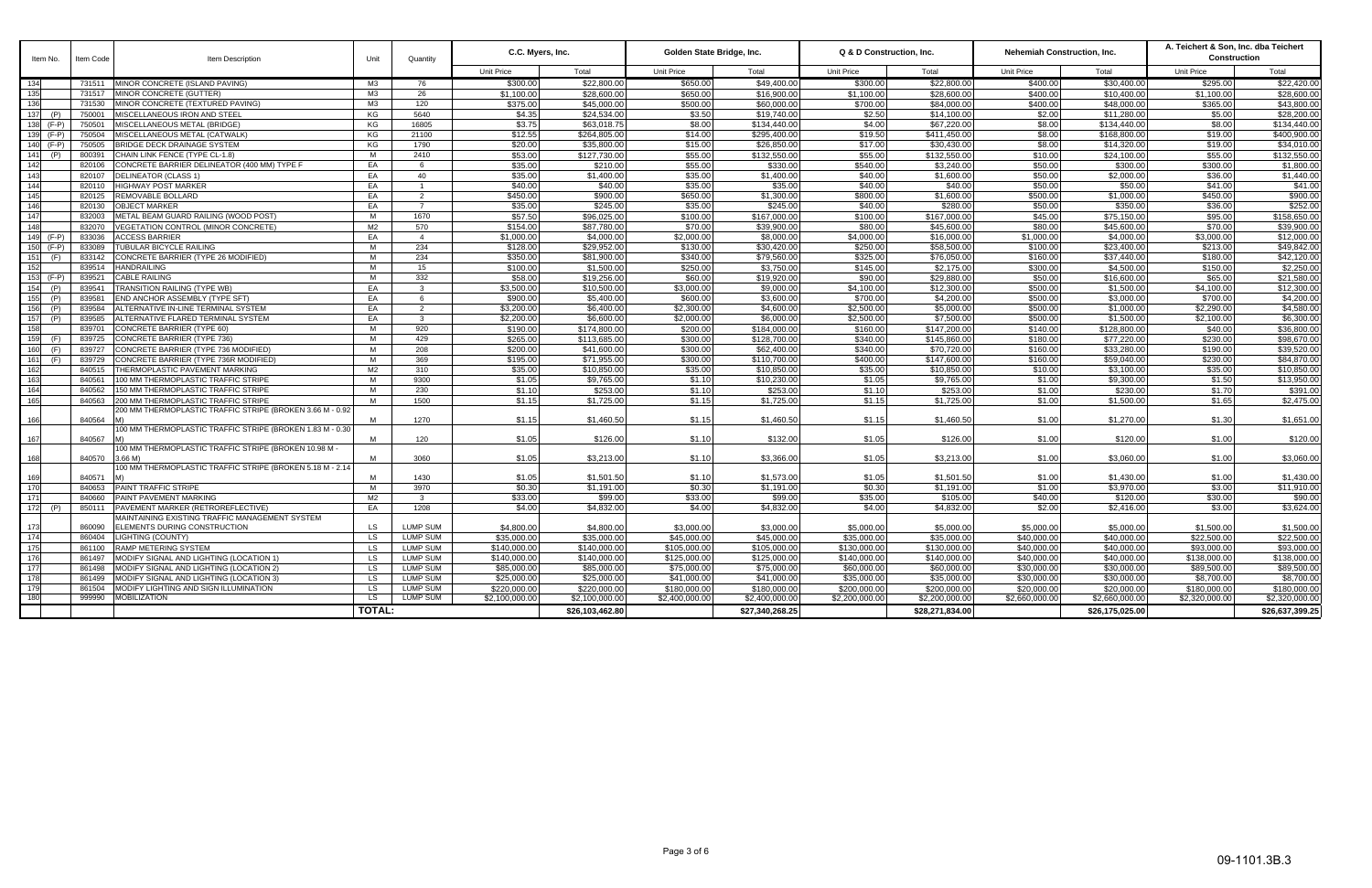| Item No.               | Item Code        | Item Description                                                            | Unit                             | Quantitv             | DeSilva Gates - Viking, a Joint Venture |                                | Diablo Contractors, Inc.  |                              | <b>Granite Construction Company</b> |                              | <b>Flatiron West, Inc.</b> |                                |  |
|------------------------|------------------|-----------------------------------------------------------------------------|----------------------------------|----------------------|-----------------------------------------|--------------------------------|---------------------------|------------------------------|-------------------------------------|------------------------------|----------------------------|--------------------------------|--|
|                        |                  |                                                                             |                                  |                      | <b>Unit Price</b>                       | Total                          | <b>Unit Price</b>         | Total                        | <b>Unit Price</b>                   | Total                        | Unit Price                 | Total                          |  |
|                        | 070012           | PROGRESS SCHEDULE (CRITICAL PATH METHOD)                                    | LS.                              | LUMP SUM             | \$9,000.00                              | \$9,000.00                     | \$9,000.00                | \$9,000.00                   | \$2,500.00                          | \$2,500.00                   | \$9,000.00                 | \$9,000.00                     |  |
|                        | 071322           | <b>TEMPORARY FENCE (TYPE CL-1.8)</b>                                        | M                                | 640                  | \$45.00                                 | \$28,800.00                    | \$90.00                   | \$57,600.00                  | \$20.00                             | \$12,800.00                  | \$42.65                    | \$27,296.00                    |  |
|                        | 071325<br>072010 | TEMPORARY FENCE (TYPE ESA)<br>TRENCH AND EXCAVATION SAFETY                  | M<br><b>LS</b>                   | 2505<br>LUMP SUM     | \$8.00<br>\$15,000.00                   | \$20,040.00<br>\$15,000.00     | \$7.00<br>\$500,000.00    | \$17,535.00<br>\$500,000.00  | \$7.00<br>\$1,000.00                | \$17,535.00<br>\$1,000.00    | \$15.00<br>\$5,000.00      | \$37,575.00<br>\$5,000.00      |  |
|                        | 074014           | <b>FURNISH FIELD OFFICE</b>                                                 | <b>LS</b>                        | <b>LUMP SUM</b>      | \$25,000.00                             | \$25,000.00                    | \$60,000.00               | \$60,000.00                  | \$25,000.00                         | \$25,000.00                  | \$75,000.00                | \$75,000.00                    |  |
|                        | 074019           | PREPARE STORM WATER POLLUTION PREVENTION PLAN                               | <b>LS</b>                        | LUMP SUM             | \$5,000.00                              | \$5,000.00                     | \$3,000.00                | \$3,000.00                   | \$1,500.00                          | \$1,500.00                   | \$75,000.00                | \$75,000.00                    |  |
|                        | 074028           | TEMPORARY FIBER ROLL                                                        | M                                | 18200                | \$8.00                                  | \$145,600.00                   | \$7.00                    | \$127,400.00                 | \$8.00                              | \$145,600.00                 | \$10.00                    | \$182,000.00                   |  |
|                        | 074032<br>074033 | TEMPORARY CONCRETE WASHOUT FACILITY<br>TEMPORARY CONSTRUCTION ENTRANCE      | EA<br>EA                         | $\overline{2}$<br>6  | \$7,500.00<br>\$3,500.00                | \$15,000.00<br>\$21,000.00     | \$3,000.00<br>\$3,500.00  | \$6,000.00<br>\$21,000.00    | \$500.00<br>\$2,500.00              | \$1,000.00<br>\$15,000.00    | \$4,500.00<br>\$3,500.00   | \$9,000.00<br>\$21,000.00      |  |
| 10                     | 074035           | TEMPORARY CHECK DAM                                                         | EA                               | 300                  | \$95.00                                 | \$28,500.00                    | \$10.00                   | \$3,000.00                   | \$35.00                             | \$10,500.00                  | \$120.00                   | \$36,000.00                    |  |
| 11                     | 074045           | TEMPORARY CREEK DIVERSION                                                   | <b>LS</b>                        | <b>LUMP SUM</b>      | \$20,000.00                             | \$20,000.00                    | \$100,000.00              | \$100,000.00                 | \$100,000.00                        | \$100,000.00                 | \$100,000.00               | \$100,000.00                   |  |
| 12                     | 074046           | CONSTRUCT PARCEL #1                                                         | <b>LS</b>                        | <b>LUMP SUM</b>      | \$10,000.00                             | \$10,000.00                    | \$10,000.00               | \$10,000.00                  | \$30,000.00                         | \$30,000.00                  | \$30,000.00                | \$30,000.00                    |  |
| 13                     | 074047           | CONSTRUCT PARCEL #2                                                         | <b>LS</b>                        | <b>LUMP SUM</b>      | \$25,000.00                             | \$25,000.00                    | \$20,000.00               | \$20,000.00                  | \$30,000.00                         | \$30,000.00                  | \$40,000.00                | \$40,000.00                    |  |
| 14<br>15<br>(F)        | 074048<br>074049 | CONSTRUCT PARCEL #3<br><b>RESTORATION PARCEL #2</b>                         | <b>LS</b><br>M <sub>2</sub>      | LUMP SUM<br>2220     | \$10,000.00<br>\$2.00                   | \$10,000.00<br>\$4,440.00      | \$20,000.00<br>\$1.00     | \$20,000.00<br>\$2,220.00    | \$30,000.00<br>\$7.50               | \$30,000.00<br>\$16,650.00   | \$35,000.00<br>\$8.00      | \$35,000.00<br>\$17,760.00     |  |
| 16                     | 120090           | CONSTRUCTION AREA SIGNS                                                     | LS.                              | <b>LUMP SUM</b>      | \$15,000.00                             | \$15,000.00                    | \$20,000.00               | \$20,000.00                  | \$15,000.00                         | \$15,000.00                  | \$11,400.00                | \$11,400.00                    |  |
| 17                     | 120100           | TRAFFIC CONTROL SYSTEM                                                      | <b>LS</b>                        | <b>LUMP SUM</b>      | \$200,000.00                            | \$200,000.00                   | \$200,000.00              | \$200,000.00                 | \$150,000.00                        | \$150,000.00                 | \$200,000.00               | \$200,000.00                   |  |
| 18                     | 120116           | <b>TYPE II BARRICADE</b>                                                    | EA                               | 18                   | \$50.00                                 | \$900.00                       | \$50.00                   | \$900.00                     |                                     | \$0.00                       | \$100.00                   | \$1,800.00                     |  |
| 19<br>20               | 120149<br>120159 | TEMPORARY PAVEMENT MARKING (PAINT)<br>TEMPORARY TRAFFIC STRIPE (PAINT)      | M <sub>2</sub><br>M              | 140<br>19400         | \$30.00<br>\$1.00                       | \$4,200.00<br>\$19,400.00      | \$50.00<br>\$1.00         | \$7,000.00<br>\$19,400.00    | \$17.00<br>\$0.95                   | \$2,380.00<br>\$18,430.00    | \$17.00<br>\$0.95          | \$2,380.00<br>\$18,430.00      |  |
| 21                     | 120165           | CHANNELIZER (SURFACE MOUNTED)                                               | EA                               | 160                  | \$35.00                                 | \$5,600.00                     | \$20.00                   | \$3,200.00                   | \$25.00                             | \$4,000.00                   | \$40.00                    | \$6,400.00                     |  |
| 22                     | 120300           | TEMPORARY PAVEMENT MARKER                                                   | EA                               | 1180                 | \$3.00                                  | \$3,540.00                     | \$1.00                    | \$1,180.00                   | \$2.00                              | \$2,360.00                   | \$2.00                     | \$2,360.00                     |  |
| 23                     | 128650           | PORTABLE CHANGEABLE MESSAGE SIGN                                            | SWD                              | 1980                 | \$20.00                                 | \$39,600.00                    | \$25.00                   | \$49,500.00                  | \$20.00                             | \$39,600.00                  | \$18.00                    | \$35,640.00                    |  |
| 24                     | 129000           | TEMPORARY RAILING (TYPE K)                                                  | M                                | 5660                 | \$60.00                                 | \$339,600.00                   | \$30.00                   | \$169,800.00                 | \$50.00                             | \$283,000.00                 | \$35.00                    | \$198,100.00                   |  |
| 25<br>26               | 129100<br>129150 | TEMPORARY CRASH CUSHION MODULE<br><b>TEMPORARY TRAFFIC SCREEN</b>           | EA<br>M                          | 134<br>5660          | \$300.00<br>\$5.00                      | \$40,200.00<br>\$28,300.00     | \$200.00<br>\$7.00        | \$26,800.00<br>\$39,620.00   | \$275.00<br>\$12.00                 | \$36,850.00<br>\$67,920.00   | \$300.00<br>\$13.00        | \$40,200.00<br>\$73,580.00     |  |
| 27                     | 150206           | <b>ABANDON CULVERT</b>                                                      | M                                | 170                  | \$30.00                                 | \$5,100.00                     | \$30.00                   | \$5,100.00                   | \$20.00                             | \$3,400.00                   | \$45.00                    | \$7,650.00                     |  |
| 28                     | 150605           | <b>REMOVE FENCE</b>                                                         | M                                | 1640                 | \$10.00                                 | \$16,400.00                    | \$4.00                    | \$6,560.00                   | \$8.00                              | \$13,120.00                  | \$8.00                     | \$13,120.00                    |  |
| 29                     | 150662           | REMOVE METAL BEAM GUARD RAILING                                             | M                                | 270                  | \$20.00                                 | \$5,400.00                     | \$80.00                   | \$21,600.00                  | \$27.00                             | \$7,290.00                   | \$20.00                    | \$5,400.00                     |  |
| 30                     | 150668           | REMOVE FLARED END SECTION                                                   | EA                               | 5<br>5065            | \$200.00<br>\$4.00                      | \$1,000.00<br>\$20,260.00      | \$100.00<br>\$1.00        | \$500.00                     | \$700.00<br>\$2.50                  | \$3,500.00<br>\$12,662.50    | \$300.00<br>\$2.45         | \$1,500.00                     |  |
| 31<br>32               | 150710<br>150713 | <b>REMOVE TRAFFIC STRIPE</b><br>REMOVE PAVEMENT MARKING                     | M<br>M <sub>2</sub>              | 19                   | \$30.00                                 | \$570.00                       | \$1.00                    | \$5,065.00<br>\$19.00        | \$22.00                             | \$418.00                     | \$30.00                    | \$12,409.25<br>\$570.00        |  |
| 33                     | 150742           | REMOVE ROADSIDE SIGN                                                        | EA                               | 53                   | \$50.00                                 | \$2,650.00                     | \$100.00                  | \$5,300.00                   | \$75.00                             | \$3,975.00                   | \$50.00                    | \$2,650.00                     |  |
| 34                     | 150772           | <b>REMOVE CURB</b>                                                          | M                                | 310                  | \$15.00                                 | \$4,650.00                     | \$10.00                   | \$3,100.00                   | \$4.50                              | \$1,395.00                   | \$8.00                     | \$2,480.00                     |  |
| 35                     | 150806           | <b>REMOVE PIPE</b>                                                          | M                                | 300                  | \$50.00                                 | \$15,000.00                    | \$50.00                   | \$15,000.00                  | \$85.00                             | \$25,500.00                  | \$150.00                   | \$45,000.00                    |  |
| 36<br>37               | 150819<br>150820 | REMOVE UTILITY VAULT<br><b>REMOVE INLET</b>                                 | EA<br>EA                         | 2<br>13              | \$2,000.00<br>\$1,000.00                | \$4,000.00<br>\$13,000.00      | \$2,500.00<br>\$300.00    | \$5,000.00<br>\$3,900.00     | \$750.00<br>\$750.00                | \$1,500.00<br>\$9,750.00     | \$500.00<br>\$700.00       | \$1,000.00<br>\$9,100.00       |  |
| 38                     | 150823           | REMOVE DOWNDRAIN                                                            | EA                               | $\overline{1}$       | \$100.00                                | \$100.00                       | \$500.00                  | \$500.00                     | \$750.00                            | \$750.00                     | \$1,000.00                 | \$1,000.00                     |  |
| 39                     | 150857           | REMOVE ASPHALT CONCRETE SURFACING                                           | M <sub>2</sub>                   | 3712                 | \$5.00                                  | \$18,560.00                    | \$10.00                   | \$37,120.00                  | \$15.00                             | \$55,680.00                  | \$6.00                     | \$22,272.00                    |  |
| 40                     | 150859           | REMOVE ASPHALT CONCRETE OVERSIDE DRAIN                                      | EA                               | $\overline{4}$       | \$250.00                                | \$1,000.00                     | \$200.00                  | \$800.00                     | \$650.00                            | \$2,600.00                   | \$400.00                   | \$1,600.00                     |  |
| 41                     | 150860           | REMOVE BASE AND SURFACING                                                   | M3                               | 2770                 | \$6.00                                  | \$16,620.00                    | \$4.00                    | \$11,080.00                  | \$12.00                             | \$33,240.00                  | \$3.00                     | \$8,310.00                     |  |
| 42<br>43               | 152390<br>152430 | RELOCATE ROADSIDE SIGN<br><b>ADJUST INLET</b>                               | EA<br>EA                         | 13<br>5              | \$200.00<br>\$1,000.00                  | \$2,600.00<br>\$5,000.00       | \$150.00<br>\$800.00      | \$1,950.00<br>\$4,000.00     | \$250.00<br>\$1,300.00              | \$3,250.00<br>\$6,500.00     | \$185.00<br>\$2,000.00     | \$2,405.00<br>\$10,000.00      |  |
| 44                     | 152668           | 525 MM PLASTIC PIPE-LINER                                                   | M                                | 63                   | \$420.00                                | \$26,460.00                    | \$1,000.00                | \$63,000.00                  | \$550.00                            | \$34,650.00                  | \$1,250.00                 | \$78,750.00                    |  |
| 45                     | 153103           | COLD PLANE ASPHALT CONCRETE PAVEMENT                                        | M <sub>2</sub>                   | 30500                | \$1.00                                  | \$30,500.00                    | \$2.00                    | \$61,000.00                  | \$3.25                              | \$99,125.00                  | \$4.00                     | \$122,000.00                   |  |
| 46                     |                  | 153216 REMOVE CONCRETE CURB AND SIDEWALK                                    | M                                | 79                   | \$40.00                                 | \$3,160.00                     | \$30.00                   | \$2,370.00                   | \$35.00                             | \$2,765.00                   | \$35.00                    | \$2,765.00                     |  |
| 47                     | 153221           | REMOVE CONCRETE BARRIER<br>REMOVE CONCRETE ISLAND (PORTIONS)                | M                                | 190                  | \$30.00                                 | \$5,700.00                     | \$30.00                   | \$5,700.00                   | \$100.00                            | \$19,000.00                  | \$45.00                    | \$8,550.00<br>\$13.140.00      |  |
| 48<br>49               | 153222<br>153225 | PREPARE CONCRETE BRIDGE DECK SURFACE                                        | M <sub>2</sub><br>M <sub>2</sub> | 730<br>5750          | \$5.00<br>\$3.00                        | \$3,650.00<br>\$17,250.00      | \$40.00<br>\$6.00         | \$29,200.00<br>\$34,500.00   | \$19.00<br>\$6.00                   | \$13,870.00<br>\$34,500.00   | \$18.00<br>\$2.00          | \$11,500.00                    |  |
| 50                     | 157560           | <b>BRIDGE REMOVAL (PORTION)</b>                                             | <b>LS</b>                        | <b>LUMP SUM</b>      | \$80,000.00                             | \$80,000.00                    | \$80,000.00               | \$80,000.00                  | \$80,000.00                         | \$80,000.00                  | \$80,000.00                | \$80,000.00                    |  |
| 51                     | 160101           | CLEARING AND GRUBBING                                                       | <b>LS</b>                        | <b>LUMP SUM</b>      | \$30,000.00                             | \$30,000.00                    | \$30,000.00               | \$30,000.00                  | \$30,000.00                         | \$30,000.00                  | \$40,000.00                | \$40,000.00                    |  |
| 52<br>(F)              | 190101           | ROADWAY EXCAVATION                                                          | M3                               | 100600               | \$12.00                                 | \$1,207,200.00                 | \$30.00                   | \$3,018,000.00               | \$28.00                             | \$2,816,800.00               | \$20.00                    | \$2,012,000.00                 |  |
| 53<br>54               | 190113<br>190118 | ASBESTOS COMPLIANCE PLAN<br>ASBESTOS CONTAINING MATERIAL REMOVAL            | <b>LS</b><br><b>LS</b>           | LUMP SUM<br>LUMP SUM | \$1,500.00<br>\$2,500.00                | \$1,500.00<br>\$2,500.00       | \$3,000.00<br>\$50,000.00 | \$3,000.00<br>\$50,000.00    | \$5,000.00<br>\$10,000.00           | \$5,000.00<br>\$10,000.00    | \$5,000.00<br>\$15,000.00  | \$5,000.00<br>\$15,000.00      |  |
| 55                     | 190119           | PREPARE FUGITIVE DUST PLAN                                                  | <b>LS</b>                        | <b>LUMP SUM</b>      | \$2,500.00                              | \$2,500.00                     | \$3,000.00                | \$3,000.00                   | \$1,000.00                          | \$1,000.00                   | \$7,000.00                 | \$7,000.00                     |  |
| 56 (F)                 | 192003           | STRUCTURE EXCAVATION (BRIDGE)                                               | ΜЗ                               | 1861                 | \$55.00                                 | \$102,355.00                   | \$50.00                   | \$93,050.00                  | \$75.00                             | \$139,575.00                 | \$300.00                   | \$558,300.00                   |  |
| 57<br>(F)              | 192004           | <b>STRUCTURE LOW EXPANSION MATERIAL</b>                                     | M <sub>3</sub>                   | 679                  | \$25.00                                 | \$16,975.00                    | \$30.00                   | \$20,370.00                  | \$45.00                             | \$30,555.00                  | \$150.00                   | \$101,850.00                   |  |
| 58<br>(F)              | 192005           | STRUCTURE EXCAVATION (TYPE P4R)                                             | M3                               | 343                  | \$275.00                                | \$94,325.00                    | \$30.00                   | \$10,290.00                  | \$300.00                            | \$102,900.00                 | \$150.00                   | \$51,450.00                    |  |
| 59<br>(F)<br>60<br>(F) | 192031<br>192037 | STRUCTURE EXCAVATION (PIER COLUMN)<br>STRUCTURE EXCAVATION (RETAINING WALL) | ΜЗ<br>ΜЗ                         | 562<br>9018          | \$3,000.00<br>\$30.00                   | \$1.686.000.00<br>\$270,540.00 | \$1,000.00<br>\$50.00     | \$562,000.00<br>\$450,900.00 | \$1,475.00<br>\$62.00               | \$828,950.00<br>\$559,116.00 | \$3,500.00<br>\$75.00      | \$1,967,000.00<br>\$676,350.00 |  |
| 61<br>(F)              | 193003           | STRUCTURE BACKFILL (BRIDGE)                                                 | M3                               | 1069                 | \$60.00                                 | \$64,140.00                    | \$60.00                   | \$64,140.00                  | \$75.00                             | \$80,175.00                  | \$145.00                   | \$155,005.00                   |  |
| 62<br>(F)              | 193005           | STRUCTURE BACKFILL (TYPE P4R)                                               | M3                               | 221                  | \$150.00                                | \$33,150.00                    | \$60.00                   | \$13,260.00                  | \$100.00                            | \$22,100.00                  | \$10.00                    | \$2,210.00                     |  |
| 63<br>(F)              | 193013           | STRUCTURE BACKFILL (RETAINING WALL)                                         | M3                               | 10483                | \$25.00                                 | \$262,075.00                   | \$30.00                   | \$314,490.00                 | \$65.00                             | \$681,395.00                 | \$50.00                    | \$524,150.00                   |  |
| 64                     | 193114           | <b>SAND BACKFILL</b>                                                        | M3                               | 30                   | \$200.00                                | \$6,000.00                     | \$100.00                  | \$3,000.00                   | \$550.00                            | \$16,500.00                  | \$150.00                   | \$4,500.00                     |  |
| 65<br>(F)<br>66        | 198001<br>203016 | <b>IMPORTED BORROW</b><br><b>EROSION CONTROL (TYPE D)</b>                   | M <sub>3</sub><br>M2             | 44300<br>60200       | \$12.00<br>\$1.60                       | \$531,600.00<br>\$96,320.00    | \$6.00<br>\$2.50          | \$265,800.00<br>\$150,500.00 | \$13.00<br>\$0.80                   | \$575,900.00<br>\$48,160.00  | \$10.00<br>\$0.80          | \$443,000.00<br>\$48,160.00    |  |
| 67                     | 203026           | MOVE-IN/MOVE-OUT (EROSION CONTROL)                                          | EA                               | 6                    | \$500.00                                | \$3,000.00                     | \$500.00                  | \$3,000.00                   | \$300.00                            | \$1,800.00                   | \$1,000.00                 | \$6,000.00                     |  |
|                        |                  | 150 MM CORRUGATED HIGH DENSITY POLYETHYLENE PIPE                            |                                  |                      |                                         |                                |                           |                              |                                     |                              |                            |                                |  |
| 68                     | 208729           | <b>CONDUIT</b><br>50 MM CORRUGATED HIGH DENSITY POLYETHYLENE PIPE           | M                                | 62                   | \$250.00                                | \$15,500.00                    | \$100.00                  | \$6,200.00                   | \$40.00                             | \$2,480.00                   | \$80.00                    | \$4,960.00                     |  |
| 69                     | 208759           | <b>CONDUIT</b>                                                              | M                                | 62                   | \$100.00                                | \$6,200.00                     | \$60.00                   | \$3,720.00                   | \$35.00                             | \$2,170.00                   | \$40.00                    | \$2,480.00                     |  |
| 70                     | 260201           | <b>CLASS 2 AGGREGATE BASE</b>                                               | M <sub>3</sub>                   | 22999                | \$40.00                                 | \$919,960.00                   | \$35.00                   | \$804,965.00                 | \$65.00                             | \$1,494,935.00               | \$44.00                    | \$1,011,956.00                 |  |
| 71                     | 377501           | <b>SLURRY SEAL</b>                                                          | <b>TONNE</b>                     |                      | \$1,500.00                              | \$10,500.00                    | \$1,000.00                | \$7,000.00                   | \$1,420.00                          | \$9,940.00                   | \$2,425.00                 | \$16,975.00                    |  |
| 72                     | 390132           | HOT MIX ASPHALT (TYPE A)                                                    | <b>TONNE</b>                     | 15100                | \$75.00                                 | \$1,132,500.00                 | \$80.00                   | \$1,208,000.00               | \$85.00                             | \$1,283,500.00               | \$70.00                    | \$1,057,000.00                 |  |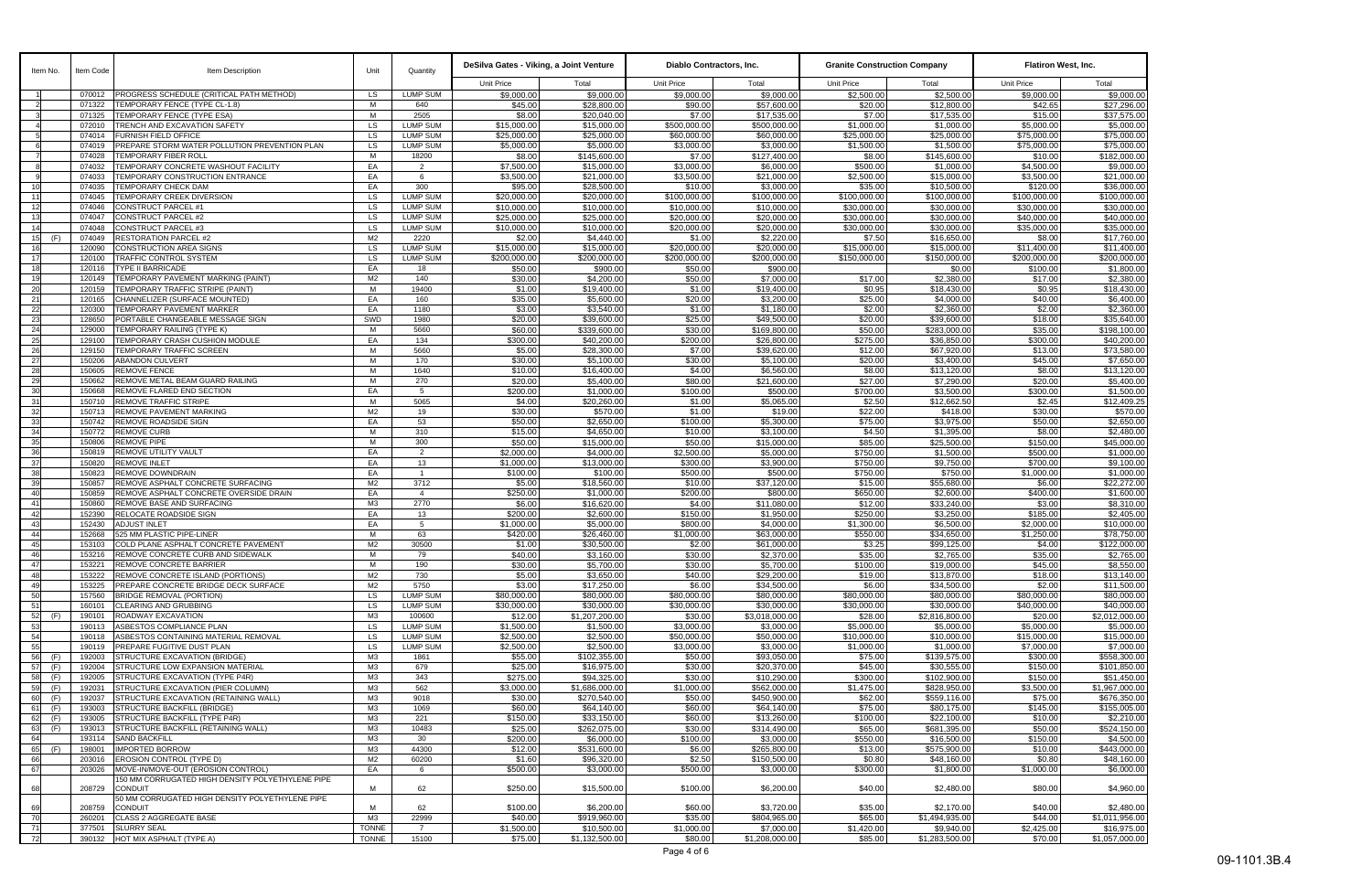| Item No.<br>Item Code    |                  | <b>Item Description</b>                                                           | Unit                             | Quantitv           | DeSilva Gates - Viking, a Joint Venture |                                        | Diablo Contractors, Inc. |                              | <b>Granite Construction Company</b> |                              | <b>Flatiron West, Inc.</b> |                             |  |
|--------------------------|------------------|-----------------------------------------------------------------------------------|----------------------------------|--------------------|-----------------------------------------|----------------------------------------|--------------------------|------------------------------|-------------------------------------|------------------------------|----------------------------|-----------------------------|--|
|                          |                  |                                                                                   |                                  |                    | Unit Price                              | Total                                  | Unit Price               | Total                        | <b>Unit Price</b>                   | Total                        | <b>Unit Price</b>          | Total                       |  |
| 73                       | 390138           | RUBBERIZED HOT MIX ASPHALT (OPEN GRADED)                                          | <b>TONNE</b>                     | 3600               | \$75.00                                 | \$270,000.00                           | \$110.00                 | \$396,000.00                 | \$110.00                            | \$396,000.00                 | \$120.00                   | \$432,000.00                |  |
| 74                       | 394074           | PLACE HOT MIX ASPHALT DIKE (TYPE C)                                               | M                                | 50                 | \$4.00                                  | \$200.00                               | \$7.00                   | \$350.00                     | \$3.75                              | \$187.50                     | \$5.00                     | \$250.00                    |  |
| 75                       | 394076           | PLACE HOT MIX ASPHALT DIKE (TYPE E)                                               | M<br>M                           | 950                | \$4.00<br>\$4.00                        | \$3,800.00<br>\$3,640.00               | \$7.00<br>\$7.00         | \$6,650.00<br>\$6,370.00     | \$3.75<br>\$3.75                    | \$3,562.50<br>\$3,412.50     | \$5.00<br>\$5.00           | \$4,750.00<br>\$4,550.00    |  |
| 76                       | 394077<br>394090 | PLACE HOT MIX ASPHALT DIKE (TYPE F)<br>PLACE HOT MIX ASPHALT (MISCELLANEOUS AREA) | M <sub>2</sub>                   | 910<br>50          | \$40.00                                 | \$2,000.00                             | \$100.00                 | \$5,000.00                   | \$35.00                             | \$1,750.00                   | \$50.00                    | \$2,500.00                  |  |
| (P)<br>78                | 500060           | ROCK TIEDOWN ANCHOR                                                               | EA                               | 20                 | \$6,500.00                              | \$130,000.00                           | \$7,500.00               | \$150,000.00                 | \$5,000.00                          | \$100,000.00                 | \$7,000.00                 | \$140,000.00                |  |
| 79<br>(F)                | 510051           | STRUCTURAL CONCRETE, BRIDGE FOOTING                                               | M <sub>3</sub>                   | 390                | \$800.00                                | \$312,000.00                           | \$300.00                 | \$117,000.00                 | \$400.00                            | \$156,000.00                 | \$500.00                   | \$195,000.00                |  |
| 80<br>(F)                | 510052           | STRUCTURAL CONCRETE, HIGH EARLY STRENGTH                                          | M3                               | 24                 | \$1,800.00                              | \$43,200.00                            | \$1,500.00               | \$36,000.00                  | \$1,870.00                          | \$44,880.00                  | \$2,700.00                 | \$64,800.00                 |  |
| 81<br>(F)                | 510053           | STRUCTURAL CONCRETE, BRIDGE                                                       | M <sub>3</sub>                   | 2890               | \$525.00                                | \$1,517,250.00                         | \$900.00                 | \$2,601,000.00               | \$816.00                            | \$2,358,240.00               | \$1,250.00                 | \$3,612,500.00              |  |
| 82<br>(F)                | 510060           | STRUCTURAL CONCRETE, RETAINING WALL                                               | M <sub>3</sub>                   | 3179               | \$750.00                                | \$2,384,250.00                         | \$600.00                 | \$1,907,400.00               | \$475.00                            | \$1,510,025.00               | \$700.00                   | \$2,225,300.00              |  |
| 83<br>(F)                | 510065           | STRUCTURAL CONCRETE, PIER COLUMN                                                  | M <sub>3</sub>                   | 466                | \$450.00                                | \$209,700.00                           | \$1,000.00               | \$466,000.00                 | \$450.00                            | \$209,700.00                 | \$325.00                   | \$151,450.00                |  |
| 84<br>(F)                | 510086           | STRUCTURAL CONCRETE, APPROACH SLAB (TYPE N)                                       | M <sub>3</sub>                   | 137                | \$750.00                                | \$102,750.00                           | \$1,000.00               | \$137,000.00                 | \$1,150.00                          | \$157,550.00                 | \$650.00                   | \$89,050.00                 |  |
| 85<br>(F)                | 510087           | STRUCTURAL CONCRETE, APPROACH SLAB (TYPE R)                                       | M <sub>3</sub>                   | 104                | \$1,750.00                              | \$182,000.00                           | \$1,100.00               | \$114,400.00                 | \$1,150.00                          | \$119,600.00                 | \$2,000.00                 | \$208,000.00                |  |
| 86<br>(F)                | 510314           | CLASS 4 CONCRETE (BACKFILL)                                                       | M <sub>3</sub>                   | 117                | \$250.00                                | \$29,250.00                            | \$275.00                 | \$32,175.00                  | \$250.00                            | \$29,250.00                  | \$250.00                   | \$29,250.00                 |  |
| 87<br>(F)<br>(F)         | 510502<br>511035 | MINOR CONCRETE (MINOR STRUCTURE)                                                  | M <sub>3</sub><br>M <sub>2</sub> | 86<br>1085         | \$2,000.00<br>\$75.00                   | \$172,000.00<br>\$81,375.00            | \$1,500.00<br>\$190.00   | \$129,000.00<br>\$206,150.00 | \$2,500.00<br>\$150.00              | \$215,000.00<br>\$162,750.00 | \$1,250.00<br>\$70.00      | \$107,500.00<br>\$75,950.00 |  |
| 88<br>89                 | 511106           | ARCHITECTURAL TREATMENT<br>DRILL AND BOND DOWEL                                   | M                                | 933                | \$75.00                                 | \$69,975.00                            | \$70.00                  | \$65,310.00                  | \$100.00                            | \$93,300.00                  | \$150.00                   | \$139,950.00                |  |
| 90<br>(F)                | 515041           | FURNISH POLYESTER CONCRETE OVERLAY                                                | M <sub>3</sub>                   | 142                | \$2,400.00                              | \$340,800.00                           | \$1,600.00               | $\overline{$227,200.00}$     | \$2,950.00                          | \$418,900.00                 | \$3,100.00                 | \$440,200.00                |  |
| 91<br>(F)                | 515042           | PLACE POLYESTER CONCRETE OVERLAY                                                  | M <sub>2</sub>                   | 5680               | \$10.00                                 | \$56,800.00                            | \$30.00                  | \$170,400.00                 | \$30.00                             | \$170,400.00                 | \$9.25                     | \$52,540.00                 |  |
| 92                       | 515073           | CORE CONCRETE (51 MM - 100 MM)                                                    | M                                | 74                 | \$400.00                                | \$29,600.00                            | \$200.00                 | \$14,800.00                  | \$200.00                            | \$14,800.00                  | \$350.00                   | \$25,900.00                 |  |
| 93                       | 518042           | <b>REPLACE BEARING</b>                                                            | EA                               | 64                 | \$10,000.00                             | \$640,000.00                           | \$30,000.00              | \$1,920,000.00               | \$10,000.00                         | \$640,000.00                 | \$9,700.00                 | \$620,800.00                |  |
| 94<br>(P)                | 519122           | JOINT SEAL (TYPE B - MR 40 MM)                                                    | M                                | 183                | \$125.00                                | \$22,875.00                            | \$100.00                 | \$18,300.00                  | \$300.00                            | \$54,900.00                  | \$475.00                   | \$86,925.00                 |  |
| 95<br>$(F-P)$            | 520102           | BAR REINFORCING STEEL (BRIDGE)                                                    | KG                               | 533780             | \$1.25                                  | \$667,225.00                           | \$1.20                   | \$640,536.00                 | \$1.35                              | \$720,603.00                 | \$1.40                     | \$747,292.00                |  |
| 96<br>$(F-P)$            | 520103           | BAR REINFORCING STEEL (RETAINING WALL)                                            | KG                               | 304870             | \$1.40                                  | \$426,818.00                           | \$1.50                   | \$457,305.00                 | \$1.45                              | \$442,061.50                 | \$1.25                     | \$381,087.50                |  |
| 97<br>(F)                | 550203           | <b>FURNISH STRUCTURAL STEEL (BRIDGE)</b>                                          | KG                               | 655750             | \$3.00                                  | \$1,967,250.00                         | \$4.00                   | \$2,623,000.00               | \$3.85                              | \$2,524,637.50               | \$4.00                     | \$2,623,000.00              |  |
| 98<br>(F)                | 550204           | ERECT STRUCTURAL STEEL (BRIDGE)                                                   | KG                               | 655750             | \$0.50                                  | \$327,875.00                           | \$1.00                   | \$655,750.00                 | \$0.74                              | \$485,255.00                 | \$0.90                     | \$590,175.00                |  |
| 99<br>(P)<br>100<br>(F)  | 560218<br>560219 | <b>FURNISH SIGN STRUCTURE (TRUSS)</b><br><b>NSTALL SIGN STRUCTURE (TRUSS)</b>     | KG<br>KG                         | 11300<br>11300     | \$25.00<br>\$0.50                       | \$282,500.00<br>\$5,650.00             | \$10.00<br>\$1.00        | \$113,000.00<br>\$11,300.00  | \$25.00<br>\$0.80                   | \$282,500.00<br>\$9,040.00   | \$23.25<br>\$1.50          | \$262,725.00<br>\$16,950.00 |  |
|                          |                  |                                                                                   |                                  |                    |                                         |                                        |                          |                              |                                     |                              |                            |                             |  |
| 101                      | 560238           | FURNISH SINGLE SHEET ALUMINUM SIGN (1.6 MM-UNFRAMED)                              | M <sub>2</sub>                   | 33                 | \$120.00                                | \$3,960.00                             | \$150.00                 | \$4,950.00                   | \$75.00                             | \$2,475.00                   | \$120.00                   | \$3,960.00                  |  |
| 102                      | 560239           | FURNISH SINGLE SHEET ALUMINUM SIGN (2.0 MM-UNFRAMED)                              | M <sub>2</sub>                   | 27                 | \$130.00                                | \$3,510.00                             | \$150.00                 | \$4,050.00                   | \$75.00                             | \$2,025.00                   | \$130.00                   | \$3,510.00                  |  |
| 103                      | 560241           | FURNISH SINGLE SHEET ALUMINUM SIGN (1.6 MM-FRAMED)                                | M <sub>2</sub>                   | 2                  | \$140.00                                | \$280.00                               | \$150.00                 | \$300.00                     | \$100.00                            | \$200.00                     | \$145.00                   | \$290.00                    |  |
| 104                      | 560242           | FURNISH SINGLE SHEET ALUMINUM SIGN (2.0 MM-FRAMED)                                | M <sub>2</sub>                   | $\overline{7}$     | \$150.00                                | \$1,050.00                             | \$150.00                 | \$1,050.00                   | \$115.00                            | \$805.00                     | \$150.00                   | \$1,050.00                  |  |
| 105                      | 561015           | 1524 MM CAST-IN-DRILLED-HOLE CONCRETE PILE (SIGN<br><b>FOUNDATION)</b>            | M                                | 28                 | \$2,800.00                              | \$78,400.00                            | \$3,000.00               | \$84,000.00                  | \$4,885.00                          | \$136,780.00                 | \$3,250.00                 | \$91,000.00                 |  |
| 106                      | 562002           | METAL (BARRIER MOUNTED SIGN)                                                      | KG                               | 710                | \$10.00                                 | \$7,100.00                             | \$10.00                  | \$7,100.00                   | \$7.00                              | \$4,970.00                   | \$9.50                     | \$6,745.00                  |  |
| 107                      | 566011           | ROADSIDE SIGN - ONE POST                                                          | EA                               | 50                 | \$150.00                                | \$7,500.00                             | \$100.00                 | \$5,000.00                   | \$200.00                            | \$10,000.00                  | \$180.00                   | \$9,000.00                  |  |
| 108                      | 566012           | ROADSIDE SIGN - TWO POST                                                          | EA                               | $\overline{7}$     | \$500.00                                | \$3,500.00                             | \$150.00                 | \$1,050.00                   | \$400.00                            | \$2,800.00                   | \$500.00                   | \$3,500.00                  |  |
| 109                      | 566013           | ROADSIDE SIGN (STRAP AND SADDLE BRACKET METHOD)                                   | EA                               | 15                 | \$125.00                                | \$1,875.00                             | \$100.00                 | \$1,500.00                   | \$60.00                             | \$900.00                     | \$125.00                   | \$1,875.00                  |  |
| 110                      | 568016           | NSTALL SIGN PANEL ON EXISTING FRAME                                               | M <sub>2</sub>                   | 11                 | \$100.00                                | \$1,100.00                             | \$100.00                 | \$1,100.00                   | \$200.00                            | \$2,200.00                   | \$175.00                   | \$1,925.00                  |  |
| 111                      | 590115           | CLEAN AND PAINT STRUCTURAL STEEL                                                  | <b>LS</b>                        | <b>LUMP SUM</b>    | \$600,000.00                            | \$600,000.00                           | \$400,000.00             | \$400,000.00                 | \$600,000.00                        | \$600,000.00                 | \$639,000.00               | \$639,000.00                |  |
| 112                      | 590135           | SPOT BLAST CLEAN AND PAINT UNDERCOAT                                              | M <sub>2</sub>                   | 42                 | \$2,800.00                              | \$117,600.00                           | \$2,000.00               | \$84,000.00                  | \$2,800.00                          | \$117,600.00                 | \$3,000.00                 | \$126,000.00                |  |
| 113                      | 590301           | VORK AREA MONITORING                                                              | <b>LS</b>                        | <b>LUMP SUM</b>    | \$7,500.00                              | \$7,500.00                             | \$10,000.00              | \$10,000.00                  | \$10,000.00                         | \$10,000.00                  | \$7,000.00                 | \$7,000.00                  |  |
| 114<br>(F)               | 597600           | PREPARE AND PAINT CONCRETE                                                        | M <sub>2</sub>                   | 1085               | \$40.00                                 | \$43,400.0                             | \$10.00                  | \$10,850.00                  | \$40.00                             | \$43,400.00                  | \$29.00                    | \$31,465.00                 |  |
| 115<br>(P)<br>116 (P)    | 650067<br>650069 | 300 MM REINFORCED CONCRETE PIPE<br>450 MM REINFORCED CONCRETE PIPE                | M<br>М                           | 23<br>270          | \$300.00<br>\$400.00                    | $\overline{$6,900.00}$<br>\$108,000.00 | \$260.00<br>\$270.00     | \$5,980.00<br>\$72,900.00    | \$200.00<br>\$225.00                | \$4,600.00<br>\$60,750.00    | \$300.00<br>\$330.00       | \$6,900.00                  |  |
| 117<br>(P)               | 650075           | 600 MM REINFORCED CONCRETE PIPE                                                   | М                                | 170                | \$400.00                                | \$68,000.00                            | \$430.00                 | \$73,100.00                  | \$300.00                            | \$51,000.00                  | \$375.00                   | \$89,100.00<br>\$63,750.00  |  |
| 118<br>(P)               | 650077           | 750 MM REINFORCED CONCRETE PIPE                                                   | M                                | 230                | \$450.00                                | \$103,500.00                           | \$380.00                 | \$87,400.00                  | \$325.00                            | \$74.750.00                  | \$460.00                   | \$105,800.00                |  |
| 119 (P)                  | 650079           | 900 MM REINFORCED CONCRETE PIPE                                                   | M                                | 590                | \$500.00                                | \$295.000.00                           | \$500.00                 | \$295,000.00                 | \$375.00                            | \$221,250.00                 | \$580.00                   | \$342,200.00                |  |
| 120<br>(P)               | 664015           | 450 MM CORRUGATED STEEL PIPE (2.01 MM THICK)                                      | M                                | 24                 | \$300.00                                | \$7,200.00                             | \$300.00                 | \$7,200.00                   | \$150.00                            | \$3,600.00                   | \$250.00                   | \$6,000.00                  |  |
| 121<br>(P)               | 664033           | 900 MM CORRUGATED STEEL PIPE (2.01 MM THICK)                                      | M                                | 20                 | \$400.00                                | \$8,000.00                             | \$550.00                 | \$11,000.00                  | \$200.00                            | \$4,000.00                   | \$350.00                   | \$7,000.00                  |  |
| 122                      | 680931           | 150 MM PERFORATED PLASTIC PIPE UNDERDRAIN                                         | M                                | 120                | \$100.00                                | \$12,000.00                            | \$200.00                 | \$24,000.00                  | \$75.00                             | \$9,000.00                   | \$70.00                    | \$8,400.00                  |  |
| 123<br>(P)               | 705044           | 450 MM STEEL FLARED END SECTION                                                   | EA                               |                    | \$500.00                                | \$500.00                               | \$500.00                 | \$500.00                     | \$750.00                            | \$750.00                     | \$500.00                   | \$500.00                    |  |
| 124<br>(P)               | 705048           | 900 MM STEEL FLARED END SECTION                                                   | EA                               |                    | \$1,000.00                              | \$1,000.00                             | \$800.00                 | \$800.00                     | \$900.00                            | \$900.00                     | \$1,000.00                 | \$1,000.00                  |  |
| 125                      | 705220           | 300 MM CONCRETE FLARED END SECTION                                                | EA                               | $\overline{2}$     | \$750.00                                | \$1,500.00                             | \$300.00                 | \$600.00                     | \$1,000.00                          | \$2,000.00                   | \$1,000.00                 | \$2,000.00                  |  |
| 126<br>(P)               | 705224           | 600 MM CONCRETE FLARED END SECTION                                                | EA                               | $\mathbf{3}$       | \$1,000.00                              | \$3,000.00                             | \$600.00                 | \$1,800.00                   | \$1,100.00                          | \$3,300.00                   | \$1,100.00                 | \$3,300.00                  |  |
| 127<br>(P)               | 705226           | 750 MM CONCRETE FLARED END SECTION<br>900 MM CONCRETE FLARED END SECTION          | EA                               | 2                  | \$1,500.00<br>\$250.00                  | \$3,000.00<br>\$750.00                 | \$700.00<br>\$800.00     | \$1,400.00<br>\$2,400.00     | \$1,500.00<br>\$1,900.00            | \$3,000.00<br>\$5,700.00     | \$1,200.00<br>\$1,300.00   | \$2,400.00<br>\$3,900.00    |  |
| 128<br>(P)<br>129<br>(P) | 705227<br>707133 | 900 MM PRECAST CONCRETE PIPE INLET                                                | EA<br>М                          | $\mathbf{3}$<br>12 | \$575.00                                | \$6,900.00                             | \$1,000.00               | \$12,000.00                  | \$900.00                            | \$10,800.00                  | \$500.00                   | \$6,000.00                  |  |
| 130                      | 721010           | ROCK SLOPE PROTECTION (BACKING NO. 1, METHOD B)                                   | M3                               | 1140               | \$100.00                                | \$114,000.00                           | \$100.00                 | \$114,000.00                 | \$100.00                            | \$114,000.00                 | \$130.00                   | \$148,200.00                |  |
| 131                      | 727901           | MINOR CONCRETE (DITCH LINING)                                                     | M3                               | 61                 | \$400.00                                | \$24,400.00                            | \$650.00                 | \$39,650.00                  | \$600.00                            | \$36,600.00                  | \$398.00                   | \$24,278.00                 |  |
| 132 (P)                  | 729010           | ROCK SLOPE PROTECTION FABRIC                                                      | M2                               | 3120               | \$4.00                                  | \$12,480.00                            | \$10.00                  | \$31,200.00                  | \$1.50                              | \$4,680.00                   | \$3.50                     | \$10,920.00                 |  |
| 133                      |                  | 731510 MINOR CONCRETE (CURB, GUTTER, SIDEWALK AND DRIVEWAY)                       | M3                               | 53                 | \$800.00                                | \$42,400.00                            | \$500.00                 | \$26,500.00                  | \$800.00                            | \$42,400.00                  | \$785.00                   | \$41,605.00                 |  |
|                          |                  |                                                                                   |                                  |                    |                                         |                                        |                          |                              |                                     |                              |                            |                             |  |